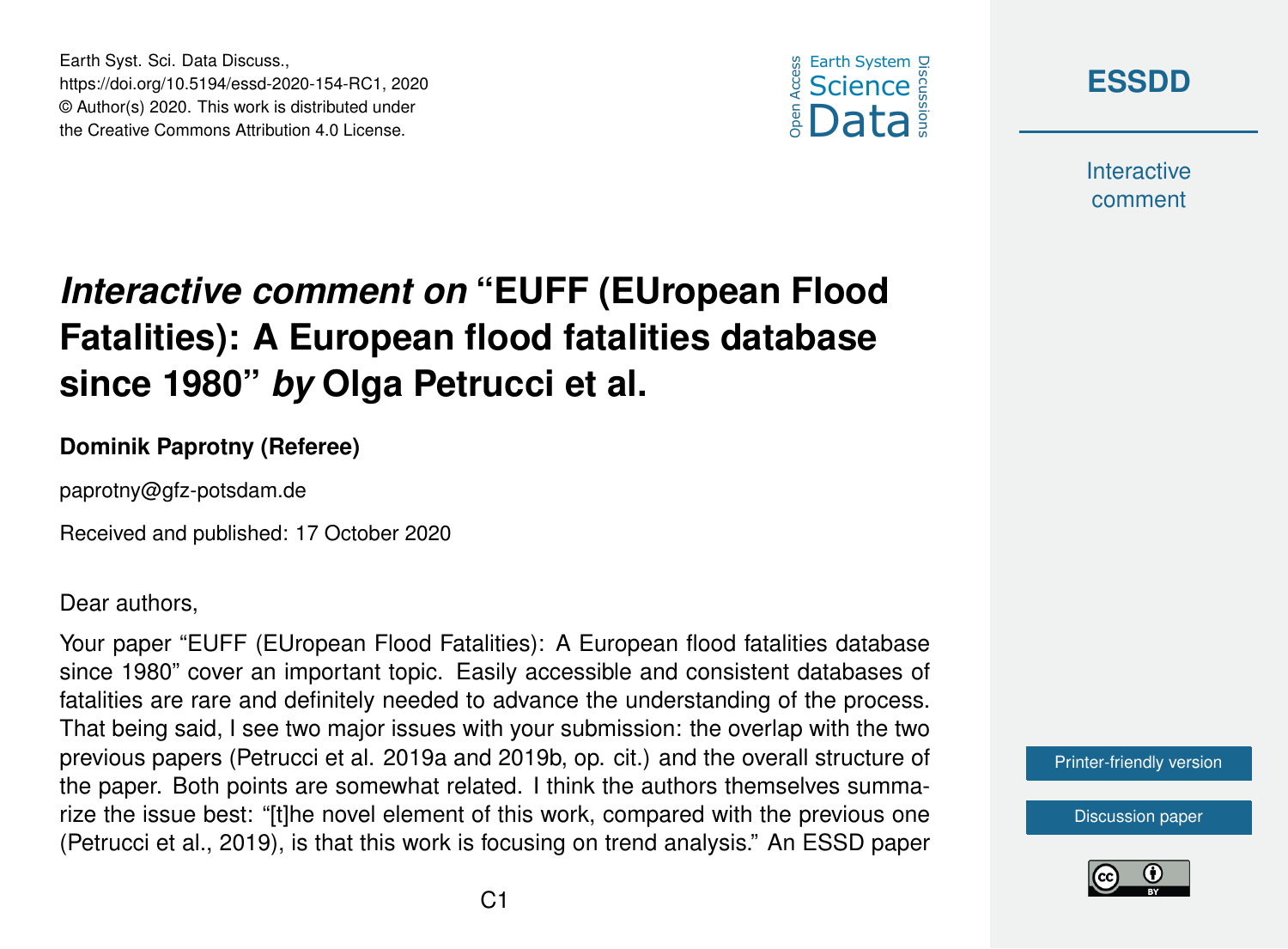should focus on the dataset in terms of methods and validation rather than results. In this context my main methodological concerns are:

1) Defining a flood fatality: given the centrality of the concept, it should be more strictly defined and discussed. For instance: do people missing and presumed dead count as well (as in the example, L125)? Do deaths from injuries suffered in the event count if they occurred at some point after the event? What about deaths from compound events comprising both floods and landslides? Are all types of floods included (coastal, fluvial, pluvial)? When is a fatality "indirect"? The database makes such no distinction, but I imagine that an "indirect" fatality would be e.g. result of evacuation of vulnerable people as in the Var river flood in 2010.

2) No discussion is made on the reliability of the sources involved. For instance, the example presented in section 2.1 highlights, news reports made while the event was still unfolding might not be reliable. This could be partly responsible for differences in fatalities reported in different databases. Do the authors consider the database being complete for individual flood events? Could they be used instead of EM-DAT, Munich Re or other resources in this matter? Is the dataset an improvement compared to those datasets (other than including smaller events, as noted in section 4)?

3) The authors write that "[t]he analysis of newspapers is a long process. It requires the selection of several articles. . .". How did the process look like? Did it start with a list of dates and locations of flood events from some external source, or every single issue of a given newspaper was scoured for any mention of floods?

4) No exhaustive list of sources is presented (despite many types of those mentioned) nor the individual records have an indication of the source (compare e.g. the detailed listing of every single piece of information in Paprotny et al. 2018a). What is the relationship between "Existing local database" in Table 1 and EUFF? Are they transferred 1-to-1 to EUFF or also the authors' additional research (as suggested in lines 154- 155)? Also, what was the procedure of improving the completeness of the database

# **[ESSDD](https://essd.copernicus.org/preprints/)**

**Interactive** comment

[Printer-friendly version](https://essd.copernicus.org/preprints/essd-2020-154/essd-2020-154-RC1-print.pdf)

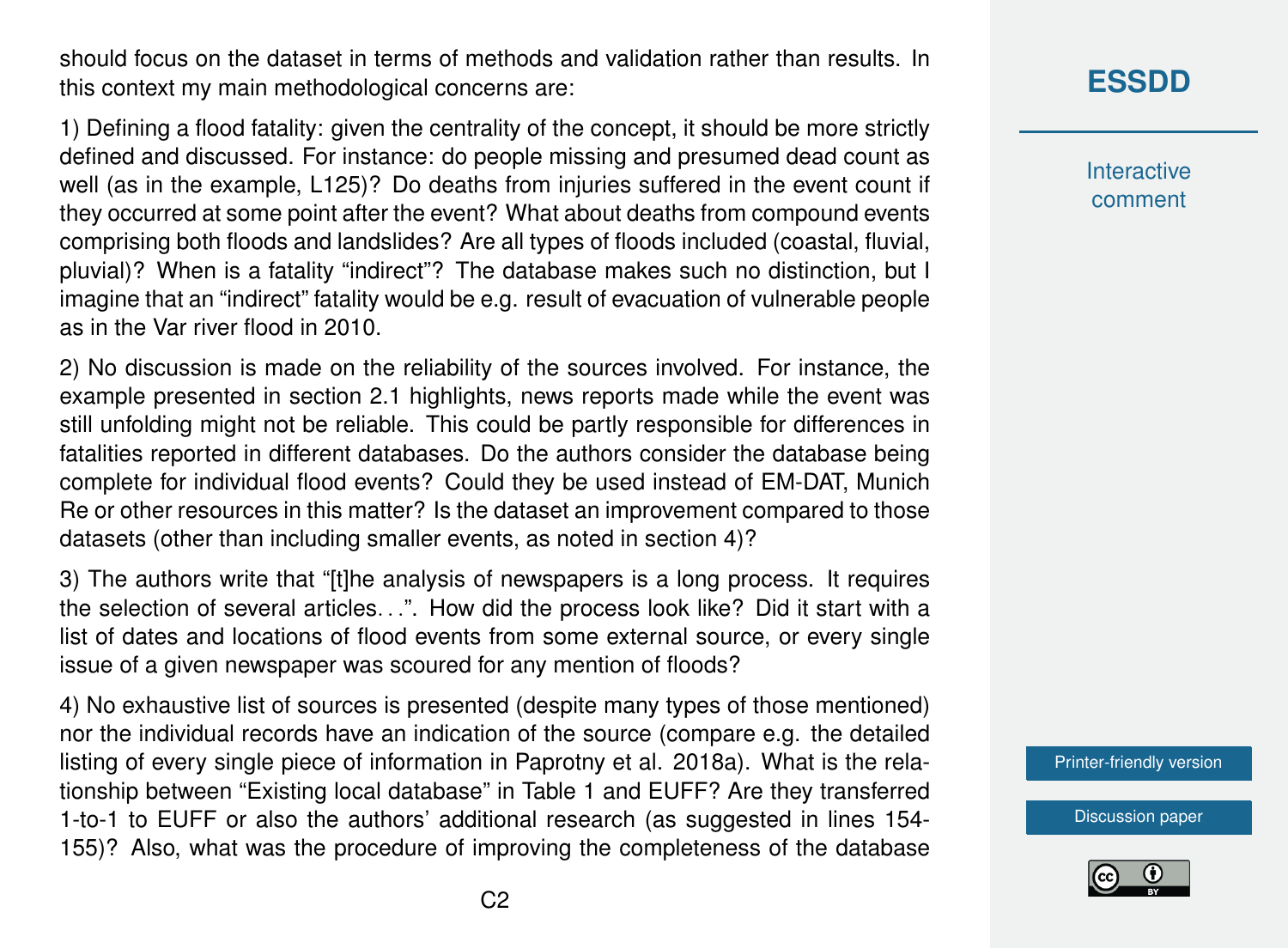(section 2.4)? Were the original sources revisited to extract more data on variables not previously considered, or new sources were discovered?

5) The authors include variable "FLOOD EVENTS" in Table 4 and mention flood events multiple times, but there is no identifier or other link to flood events in the database. Where does the number of flood events come from? Are those simply unique dates and e.g. region combinations? I couldn't arrive to the number presented in Table 4 after trying various combinations of variables. Also, is there a reason why information about the events themselves is not recorded at all, e.g. the type of flood? This would have been very useful in analysis of the fatalities, for those interested in, say, coastal floods (Bouwer and Jonkman 2018).

6) The discussion and conclusions mention e.g. "recent FEs are less documented due to the scarcity of information sources in the past years "; "differences in data availability and sources, the inhomogeneity among the study areas must be also taken into consideration"; "limited documentary sources, mainly concerning underreporting issues", but none of those aspects is elaborated. It has, however, potentially very strong influence on any trend analysis of fatalities. Did the authors consider analyzing the completeness of the database in some way (see e.g. Paprotny et al. 2018b)?

7) Finally, regarding Table 2 and the dataset proper: it's a bit strange to record the lowest administrative unit as "prefecture" as it is a very particular type of unit existing only in some countries. The recording of different levels of regions, municipalities and "prefectures" doesn't appear very consistent. A table explaining which administrative units are recorded for each country in the study would be helpful. Also, I would recommend for future development of the database to add some kind of identifier connecting EUFF records with existing geocoding systems such as NUTS for regions or LAU for municipalities (where possible, but it definitely is at least the EU member countries).

The paper contains a lot of results, further repeated in the discussion with strong focus on analyzing trends and causes of deaths (about two-thirds of the paper). This is

## **[ESSDD](https://essd.copernicus.org/preprints/)**

**Interactive** comment

[Printer-friendly version](https://essd.copernicus.org/preprints/essd-2020-154/essd-2020-154-RC1-print.pdf)

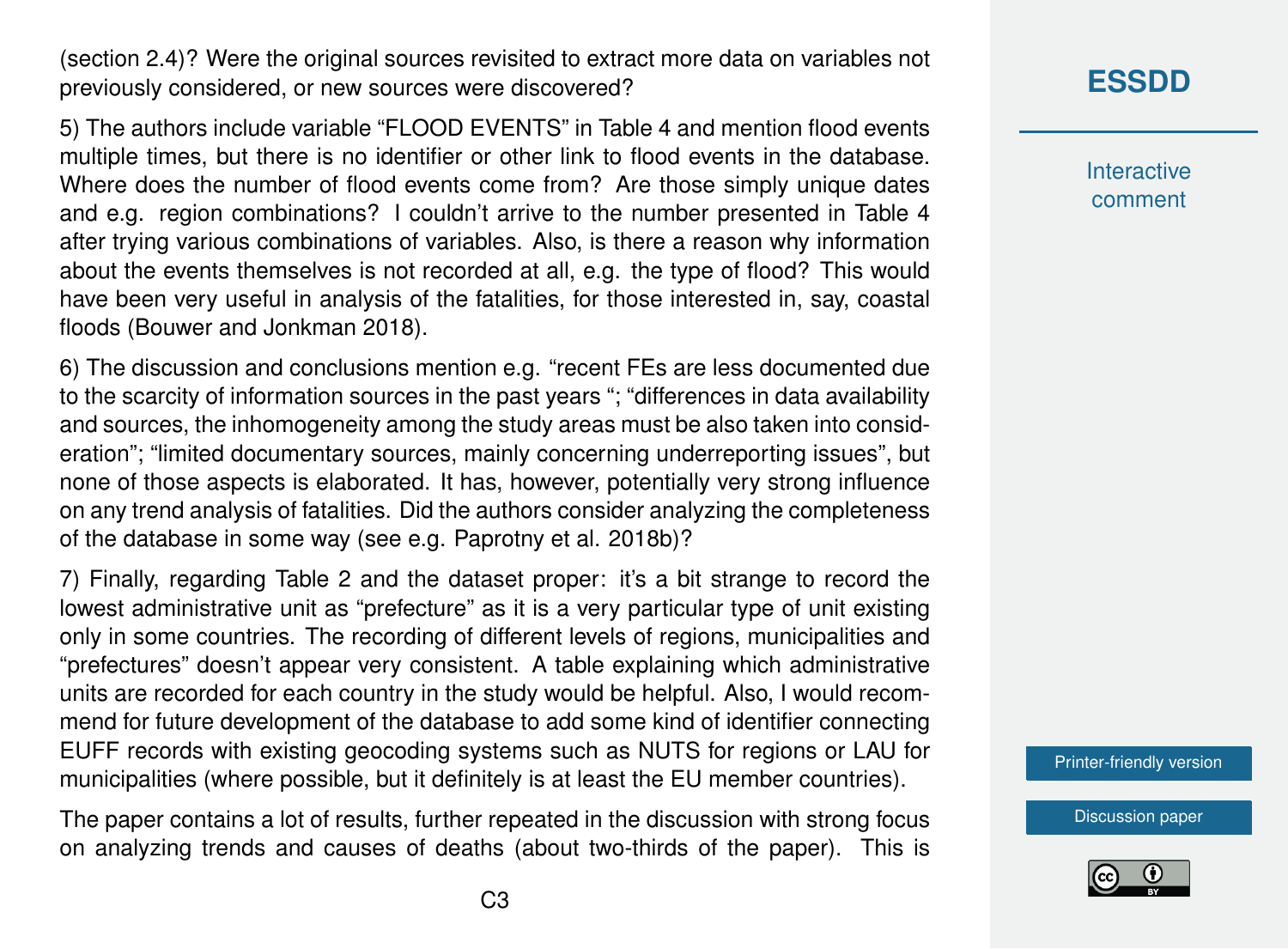in fact heavily repetitive from two preceding papers, even if organized in tables and figures somewhat differently (though Fig. 1 is taken, uncited, directly from Petrucci et al. 2019a). Decision on whether there is, in fact, too much overlap or too much focus on results belongs of course to the editor, but I would strongly recommend rebalancing the paper to provide sufficient methodological detail (as listed above) and cut down the results significantly, as they would be too detailed even for a "regular" research paper. I think the database will be a valuable resource and I am really impressed by the authors' effort in creating EUFF, but it deserves a better documentation than it currently has. I am confident that the authors' would be able to revise it accordingly, as almost all issues mentioned in this review pertains only to the composition of the paper.

Kind regards,

Dominik Paprotny

Some minor things noted down while reading the manuscript:

L29-30: duplicated text

L30, 33, 108: Petrucci et al. 2020 is not listed in the references. Is this the reference aligned with the link? Anyhow it should be removed from the abstract.

The abstract contains almost exclusively results, whereas the methodology and contents of the database should be the main focus.

L57: "the resulted increasing concentration..." – the sentence suggests (wrong grammar notwithstanding) that increase in exposure is a result of climate change, which is not true.

L101: the paragraph should start with something like "The paper is organized as follows:"

Table 1: I would suggest to some more reliable resource for demo-

### **[ESSDD](https://essd.copernicus.org/preprints/)**

**Interactive** comment

[Printer-friendly version](https://essd.copernicus.org/preprints/essd-2020-154/essd-2020-154-RC1-print.pdf)

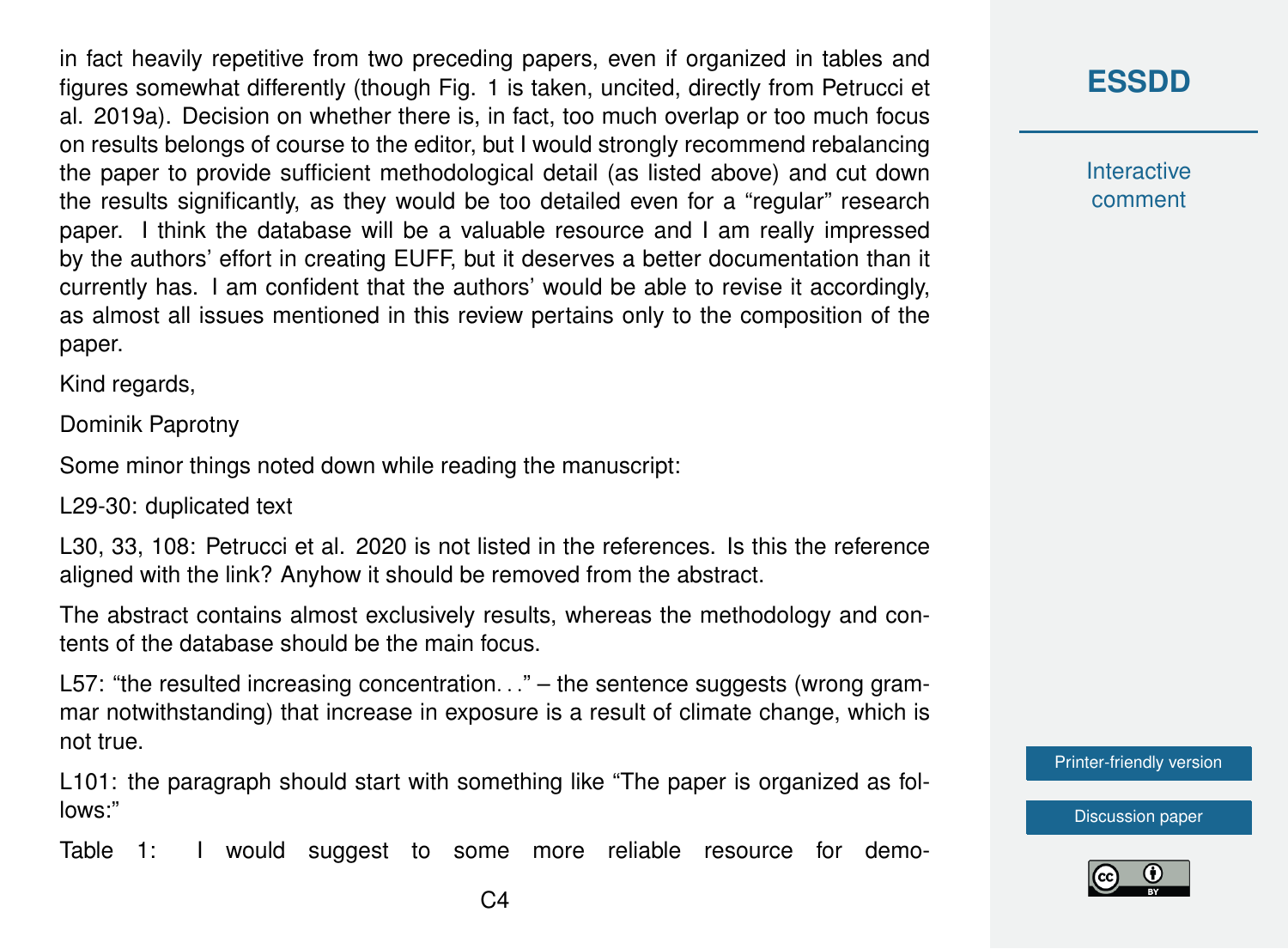graphic data here and further in the study than "www.Worldometers.info" or "http://www.populationpyramid.net/" (Fig. 5) e.g. Eurostat and other statistical agencies.

Table 1: The composition of "South France" should be explained in the text, not only as a table caption, which makes it easy to miss.

Fig. 1: the picture is exactly the same as in the other paper, not cited. Also, there is no reference to the source of the underlying satellite image.

Table 2: hour as time and string, and hour accuracy as text and integer? I think string and integer are switched? Also, if the table indicates conversion of time-of-day descriptions into hours, then where does e.g. 1530 hrs fit in that case?

Table 3: two columns named "description"

Table 7. "Number of flood fatalities (FFs) per flood event (FE) as percentage of total FFs." -> I think you mean FFs per severity class of FE. Similarly confusing in Figure 3.

L457-458: those methodological aspects are not mention in the methods section.

L420, 467: incorrect citation.

References

Paprotny D., Morales Nápoles O., Jonkman S.N. 2018a. HANZE: a pan-European database of exposure to natural hazards and damaging historical floods since 1870. Earth System Science Data 10:565–581, doi:10.5194/essd-10-565-2018.

Paprotny D., Sebastian A., Morales Nápoles O., Jonkman S.N. 2018b. Trends in flood losses in Europe over the past 150 years. Nature Communications 9:1985, doi:10.1038/s41467-018-04253-1.

Bouwer L. M. Jonkman S.N. 2018. Global mortality from storm surges is decreasing. Environmental Research Letters 13(1):014008, doi:10.1088/1748-9326/aa98a3

**[ESSDD](https://essd.copernicus.org/preprints/)**

**Interactive** comment

[Printer-friendly version](https://essd.copernicus.org/preprints/essd-2020-154/essd-2020-154-RC1-print.pdf)